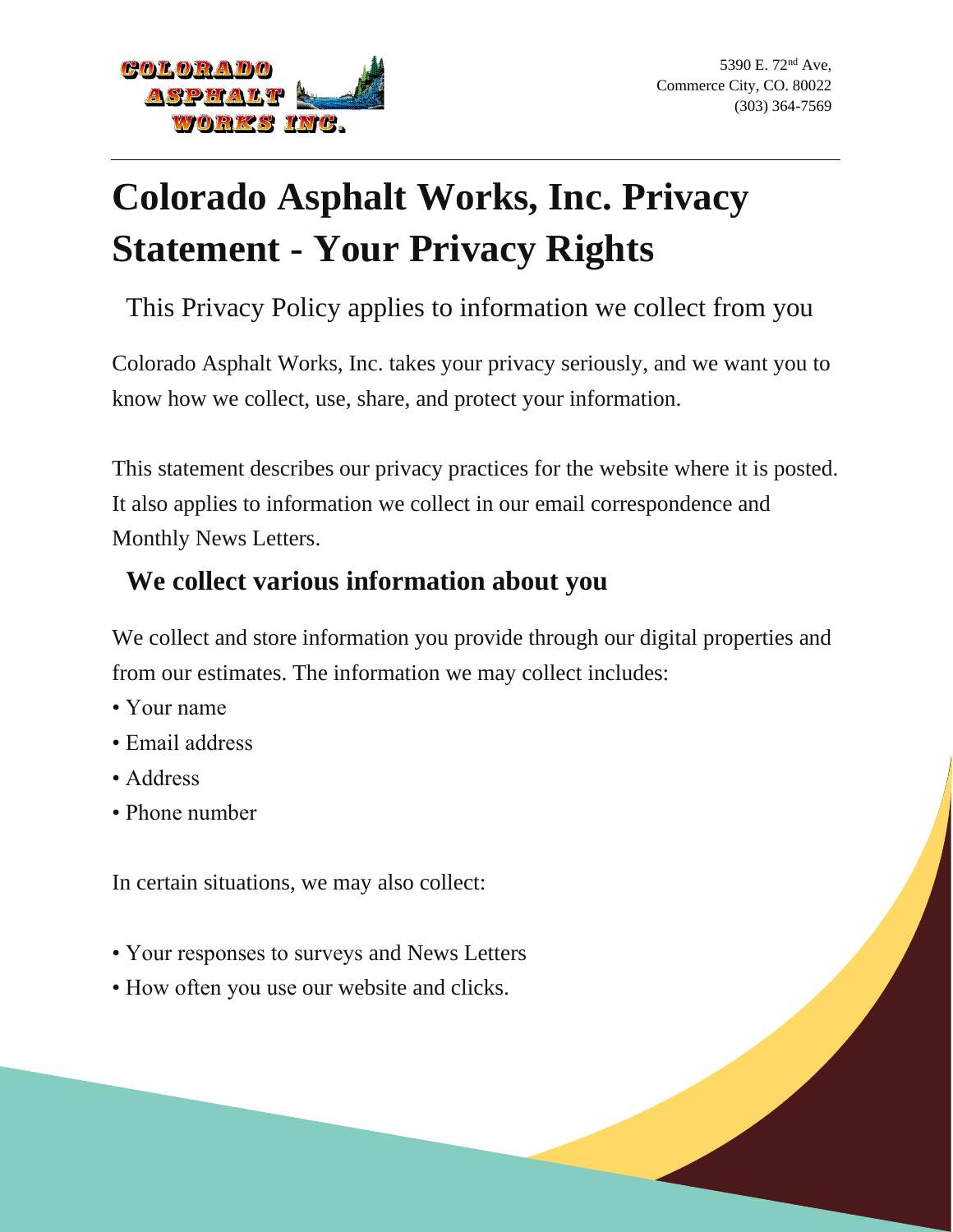### **We collect information from you in several ways**

- **We collect information directly from you.** For example, providing you with the requested estimate for the work you need, if you register for a promotion, responding to our surveys or Appling for a job. We might collect information if you post a comment on one of our websites or request information.
- **We collect information from you passively.** We use tracking tools like browser cookies and web beacons.
- **We get information about you from third parties.** For example, social media platforms may give us information about you. We may combine the information we collect from you with the information we get from third parties.
- Location information. Some of our digital properties may collect your location when you request a bid. We also may use this information to determine whether to provide you with content, information, and notices based on your location. For a mobile application to identify your location, you must enable location services through your mobile device's settings. If you do not want Colorado Asphalt Works, Inc. to collect this information or to enable these features, you can turn off location services on your mobile device. Colorado Asphalt Works, Inc. has no control over your device's settings.

#### **We use information as disclosed and described here**

**To respond to your requests or questions.** For example, we might use your information to register you for promotions.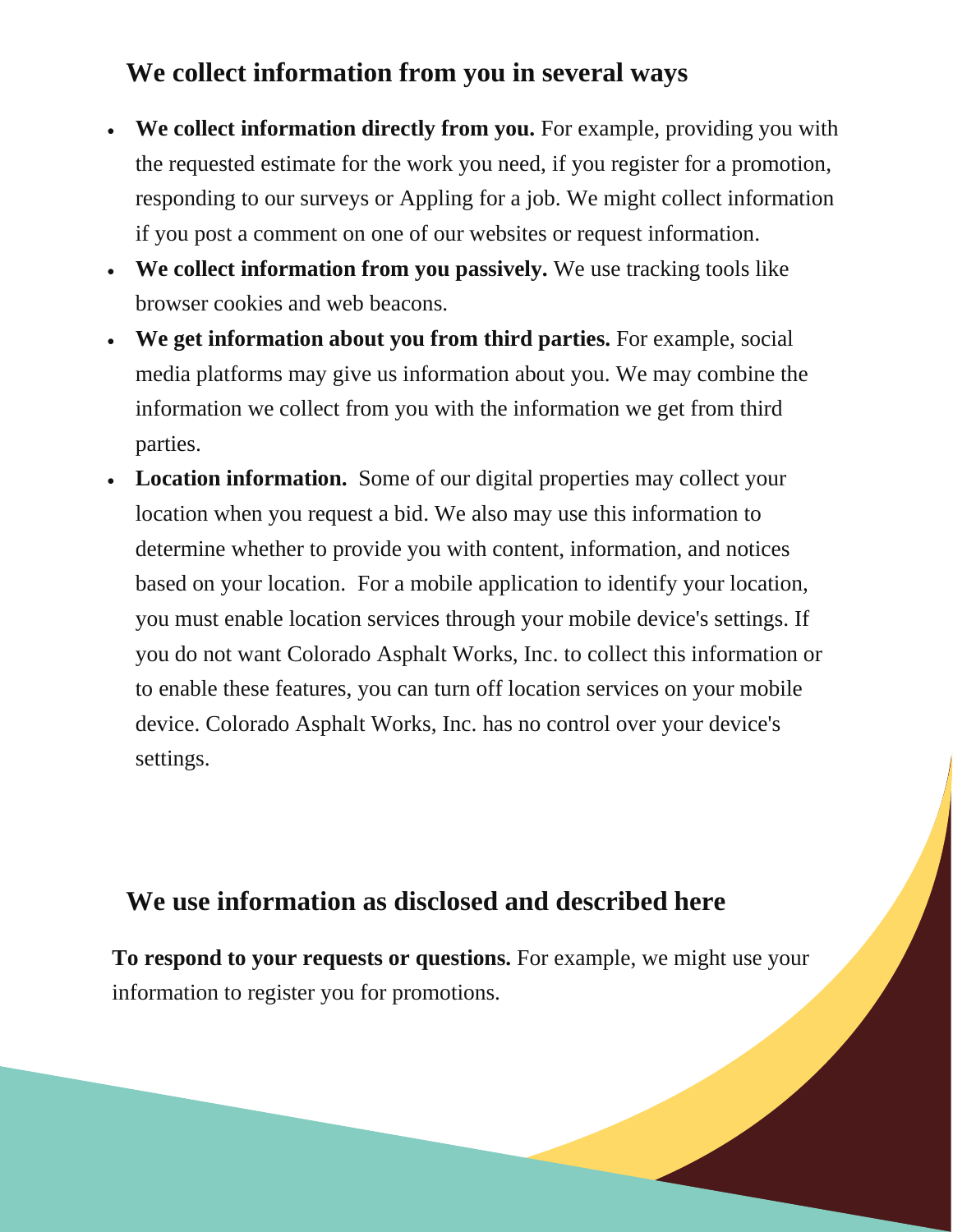- **To improve our products and services.** We might use your information to customize your experience with us.
- **To look at site trends and customer interests.** We may use your information to make website or product improvements. We may also combine information we get from you with information we have gotten from third parties.
- **For security purposes.** We may use information to protect our company, our customers, or our websites
- **For marketing.** We may notify you about promotions, special products and techniques, newsletters or offers. We might tell you about new website features or products. We might also push out mobile notices for content or offers we think you might like. To manage this, follow the instructions in your choices, below.

**To communicate with you about your account and our business relationship:** We may contact you to tell you about changes to this Policy or our website Terms. We may also tell you about issues with scheduling to inclement weather.

## **We may share information with third parties**

Your information may be shared when legally permitted, including in the following situations:

- **Within our company (including our affiliated companies).**
- **With third parties who perform services on our behalf.** For example, we share information with vendors who perform services for customers on our behalf or will authorize them to collect information on our behalf.
- **With our business partners.** We share information with our business and marketing partners. To opt out of Colorado Asphalt Works, Inc sharing your information, see your choices below. To stop receiving information or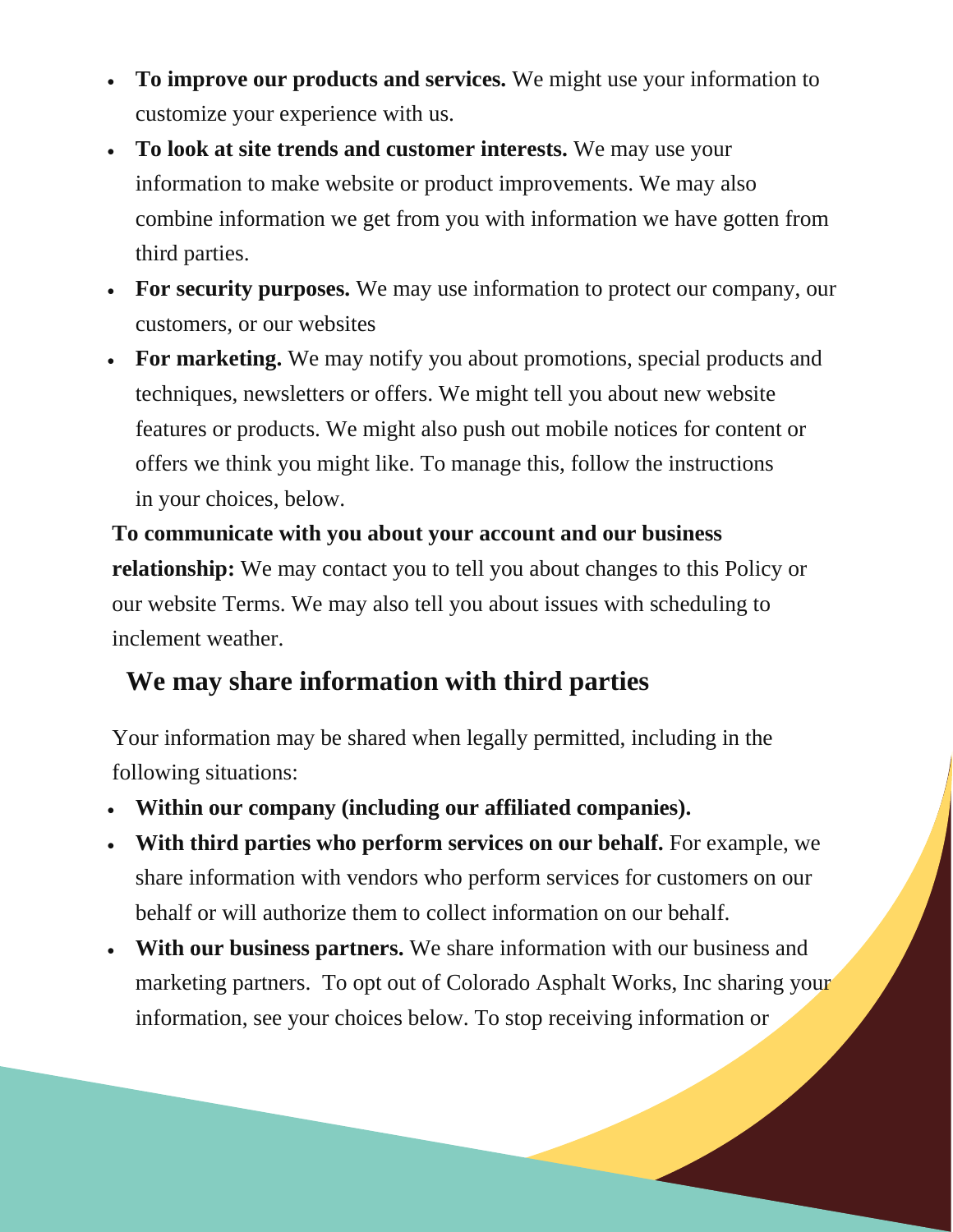marketing from a business partner, you must follow the opt out instructions. Colorado Asphalt Works, Inc. cannot opt out on your behalf after you have given us permission to share your information; however, we will cease sharing further information if you instruct us to do so.

- **If we think we must in order to comply with the law.** For example, we will share information to respond to a court order or subpoena. We may also share it if a government agency or investigatory body requests. We may also share information to protect us, our sites, or our users. We might share information with other companies for fraud and credit risk reduction.
- **With any successor to all or part of our business.** For example, if part of our business was sold, we may sell our customer list as part of that transaction.

# **Our websites may link to third party sites or services we don't control**

If you click on one of those links, you will be taken to websites we do not control. This policy does not apply to the information practices of that website. You should read the privacy policy of other websites carefully. We are not responsible for such third party's sites.

We may also provide social media features that enable you to share information with social networks and to interact with Colorado Asphalt Works, Inc. on various social media sites. Your use of these features may result in the collection or sharing of information about you, depending on the feature. We encourage you to review the privacy policies and settings on the social media sites with which you interact to make sure you understand the information that may be collected, used, and shared by those sites. Actions you take in connection with social media features may be reflected in a manner visible to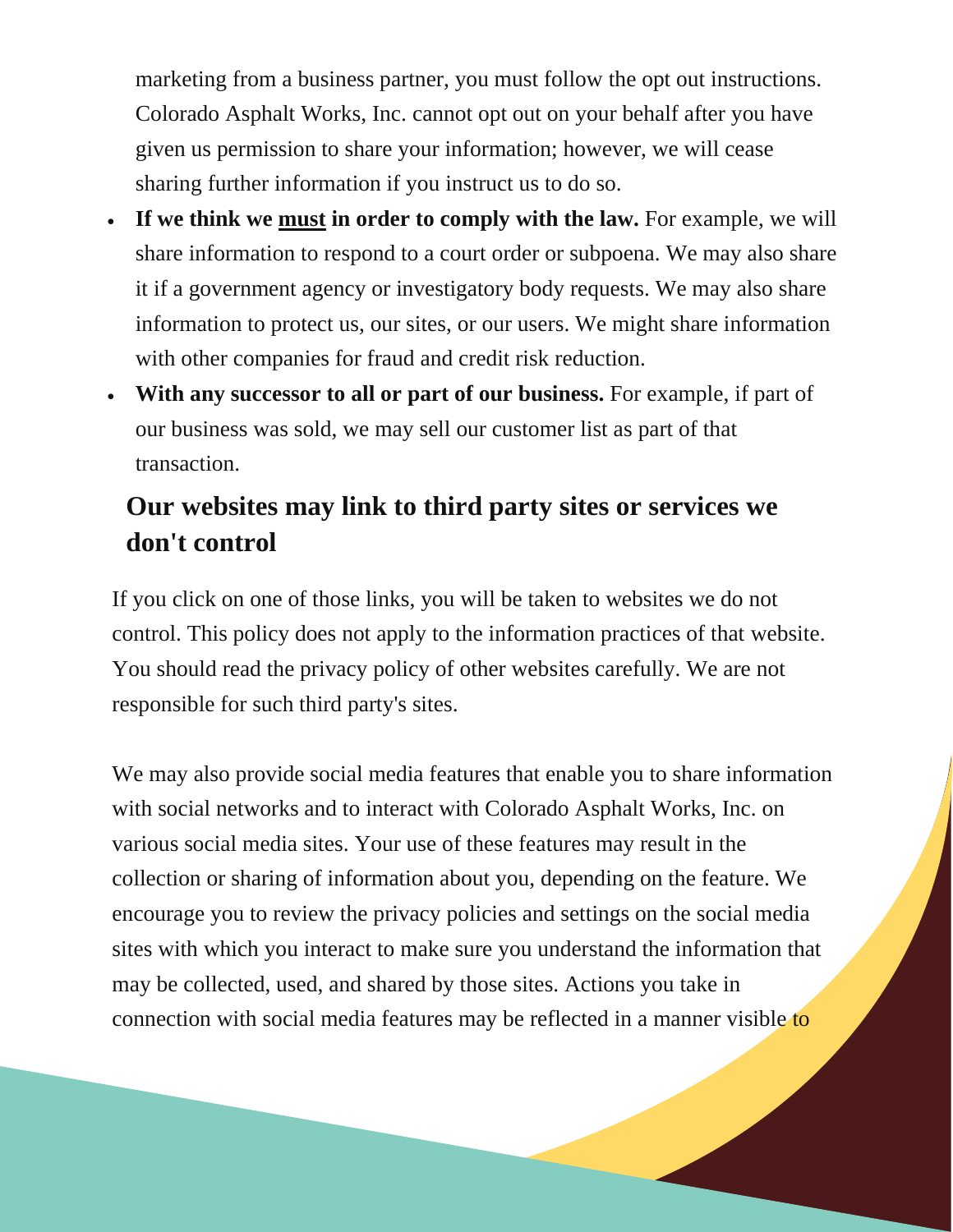others; for example, if you "Like" us on Facebook, others may be able to see that you have done so.

# **We use standard security measures to protect your information**

The Internet is not 100% secure. We thus cannot promise that your information will be completely safe. Please use caution when using the Internet or providing personal information to others.

# **Our digital platforms and programs are not intended for kids**

Our websites are not intended for children under 13. We take steps on these sites to avoid collecting information online from children under 13. In some cases, children may give us information without us knowing about it. If you are a parent or legal guardian and believe that your child under 13 has provided us with personally identifiable information, please email us (admin@coasphaltworks.com) or call us directly (303)-364-7569. If you want to write, use the address listed below. Please mark your inquiries to the attention of "CAW - Information Request" and include your email and phone number.

#### **Your choices about our marketing and tracking tools**

**You can opt out of marketing emails and texts.** To stop receiving our promotional emails, please email us (admin@coasphaltworks.com) or call us at (303) 364-7569. Please indicate whether you wish to continue to receive Colorado Asphalt Works, Inc. and other postal mailings.

**You can control if we share information with third parties for their marketing purposes.** To opt out of having us share your information with third parties for their promotional purposes, please email us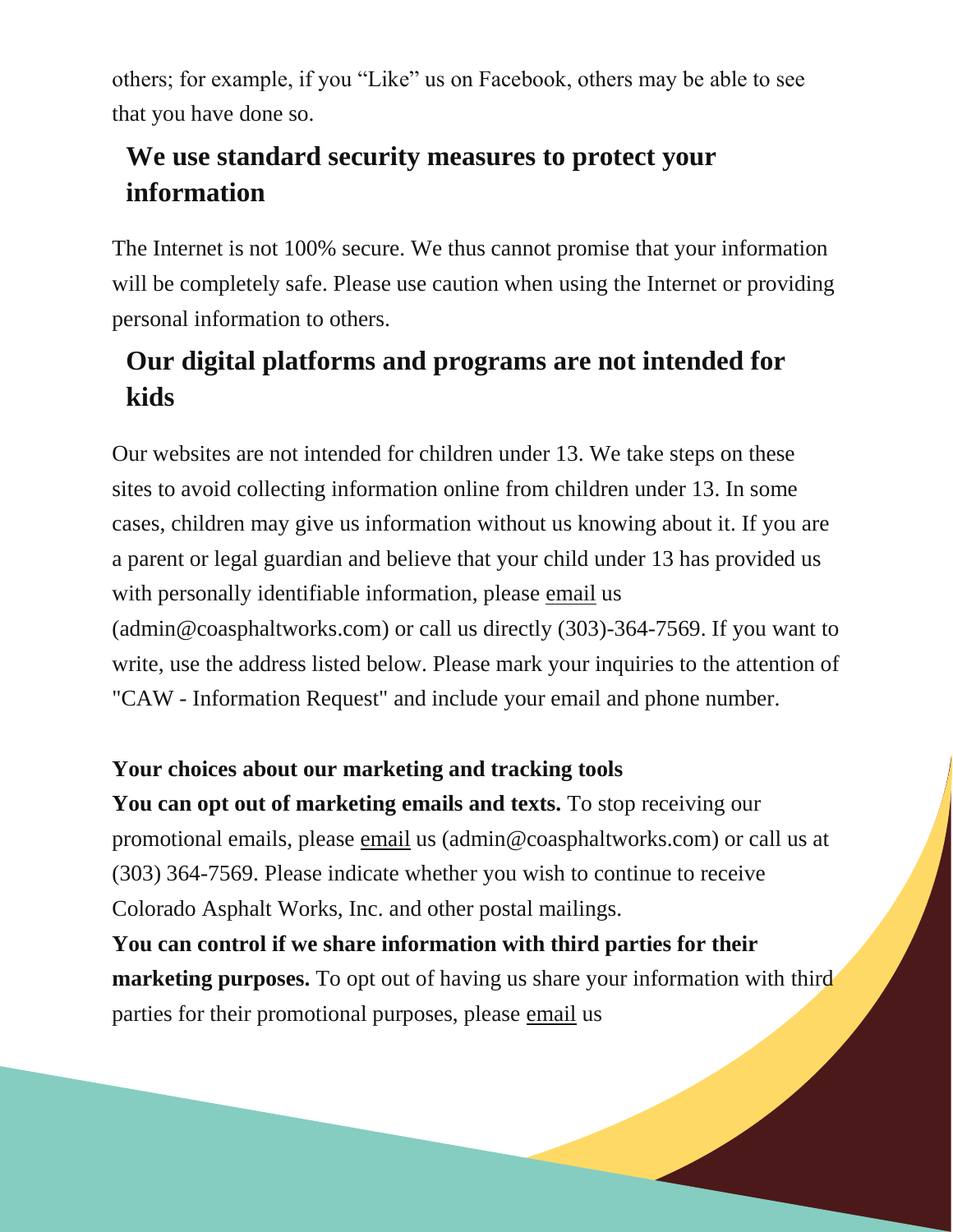(admin@asphaltworks.com) or call us at (303) 364-7569. If you accept an offer from one of them after you opt out, we will share your information with that specific party.

**Our do not track policy:** Some browsers have a "Do Not Track" feature that lets you tell websites that you do not want to have your online activities tracked. These features are not yet uniform, so we are not currently set up to respond to those signals.

**You can control tools on your mobile devices.** For example, you can turn off the GPS locator or push notifications on your phone. Each push notification has an unsubscribe link.

**You have other controls you can exercise.** You can choose whether to share your personal information. If you choose not to share, some features and services may be more difficult or impossible to use. If you turn off cookies or tracking tools, parts of our site and services may also not work properly.

#### **Feel free to contact us if you have more questions.**

You can email us or write to us at:

**Attn: Department: Privacy Team Colorado Asphalt Works, Inc. 5390 E. 72nd Ave Commerce City, CO. 80022** [admin@coasphaltworks.com](mailto:admin@coasphaltworks.com)